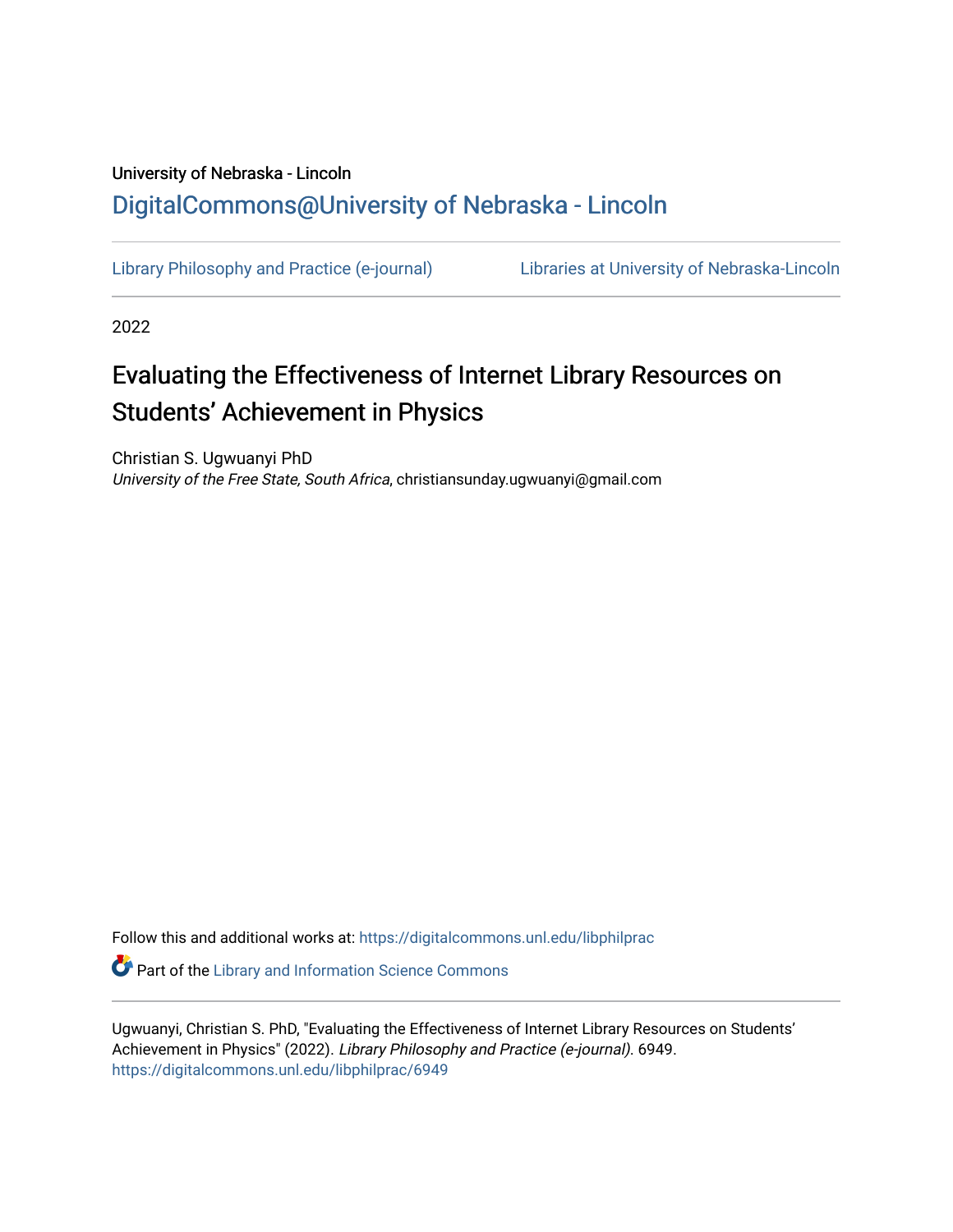## **Evaluating the Effectiveness of Internet Library Resources on Students' Achievement in Physics**

**Christian S. Ugwuanyi (Ph.D)** <https://orcid.org/0000-0003-2174-3674> Research Fellow, School of Education Studies, Faculty of Education, University of the Free State, Bloemfontein, South Africa

**Correspondence email: [UgwuanyiCS@ufs.ac.za](mailto:UgwuanyiCS@ufs.ac.za)**

#### **Abstract**

Because the face-to-face form of learning was temporarily suspended at the start of the pandemic, the way learners learned prior to the appearance of coronavirus 2019 (Covid-19) was severely impacted. When the pandemic was at its worst, most developed countries switched to online education, while most developing countries' schools were shut down entirely. A lack of web resources in those developing countries was one of the reasons for this. Internet library resources have been found to have the potential to improve teaching and learning, according to the literature. However, no empirical research has been done in Nigeria to examine the impact of internet library resources on the achievement of grade three students in Physics. As a result, this study was necessitated. A quantitative research strategy drove this study, which used a simple repeated measures research design. The study included 53 senior secondary two physics students who were chosen at random from secondary schools in Igbo-Eze North Local Government Area. Data were collected using a Physics Achievement Test (PAT) that had been face and content validated as well as trial tested. The internal consistency dependability of the PAT items was .88. Mixed design repeated analysis of variance was used to analyze the data. It was discovered that learners' exposure to electronic library materials had a substantial impact  $(p < .05)$  on their Physics achievement. As a result, it was suggested that secondary school students should be given enough exposure to internet library resources.

**Keywords**: Achievement, Effectiveness, Internet library resources, Physics

## **Introduction**

Prior to the appearance of coronavirus 2019, the temporary suspension of face-to-face schooling during the pandemic had a huge impact on how learners learned (Covid-19). Most wealthier countries shifted to online schooling when the pandemic was at its worst, while most developing countries' schools were shut down completely. One of the reasons behind this was a shortage of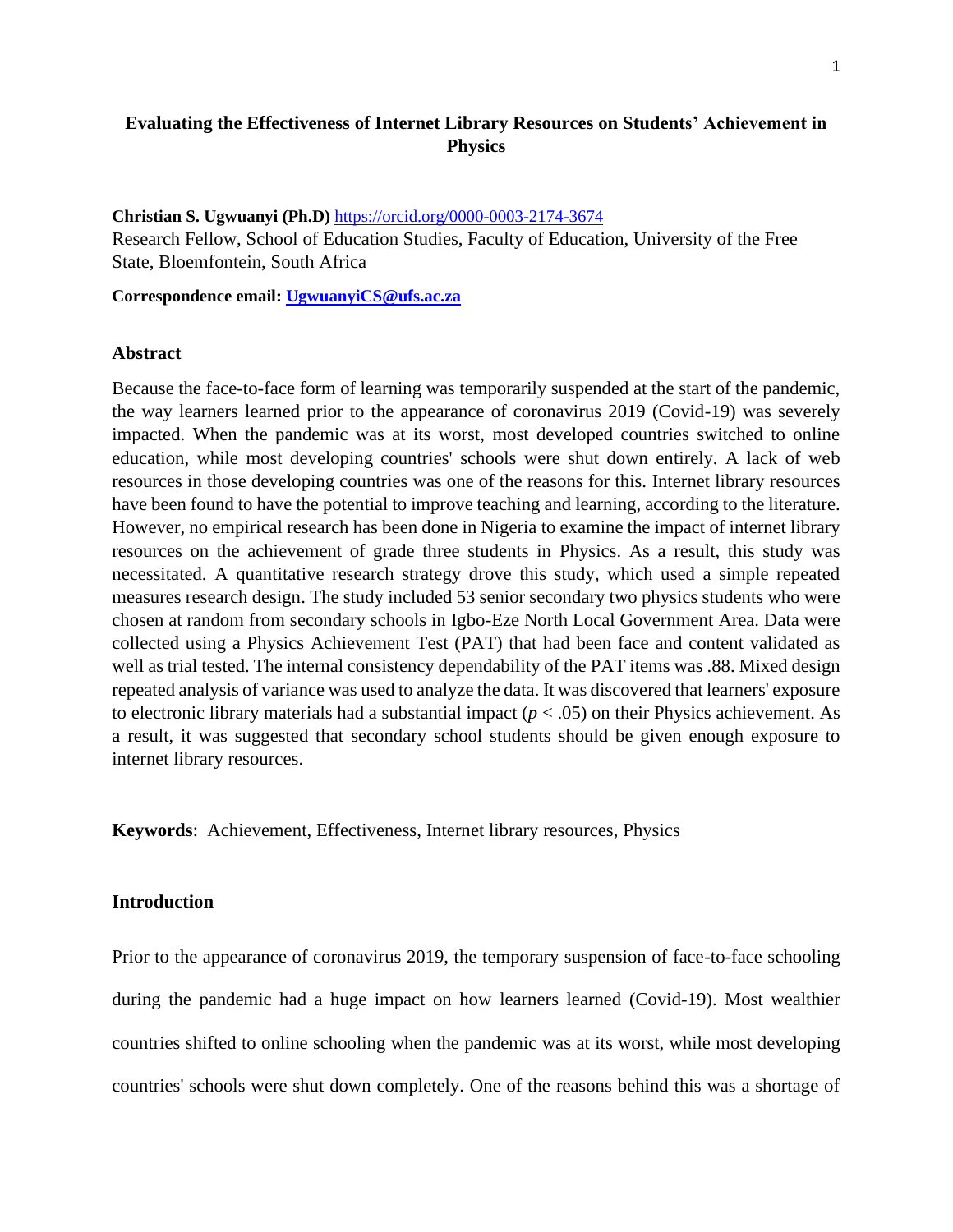web resources in those impoverished countries. The use of internet library resources has been shown to have the potential to improve teaching and learning in the literature (Ugwuanyi, 2022). The fast spread of information communication and technology in the twenty-first century has changed and influenced human learning (Kwangmuang et al., 2021). To represent today's society, the learning management model must be modernized (Kwangmuang et al., 2021). Due to the rapid development of electronic publication, libraries are not only getting reading materials such as printed books and magazines, but also providing for access to a wide range of learning resources in electronic form. The web's resources and use as a tool are changing people's lives and education. While the World Wide Web was originally designed to deliver information and resources to users via push applications, the expansion of Web 2.0, as well as the proliferation of open source and shared use concepts, has switched the focus to user-generated content and applications for sharing (Baskar, 2017).

As a result, electronic resources have become extremely popular. E-Resources make up a significant portion of the global literature. E-books, E-journals, Databases, CDs/DVDs, Econference proceedings, E-Reports, E-Maps, E-Pictures/Photographs, E-Newspaper, Internet/Websites -Listservs, Newsgroups, Subject Gateways, USENET, and other e-resources are just a few examples (Baskar, 2017). Teaching and learning have become more efficient, faster, and fun as a result of digital technology (Baskar, 2017). As technology has improved, libraries have been pushed to expand their collections (Baskar, 2017). It is becoming more customary to digitize print sources. Living in the era of multidisciplinary technology has resulted in a plethora of e-books and other innovations on the market (Korat et al., 2014). Academics commonly use eresources as a source of information. Around the world, textbooks are being phased out of educational institutions (Almekhlafi, 2021). Electronic resources had a greater impact on learners'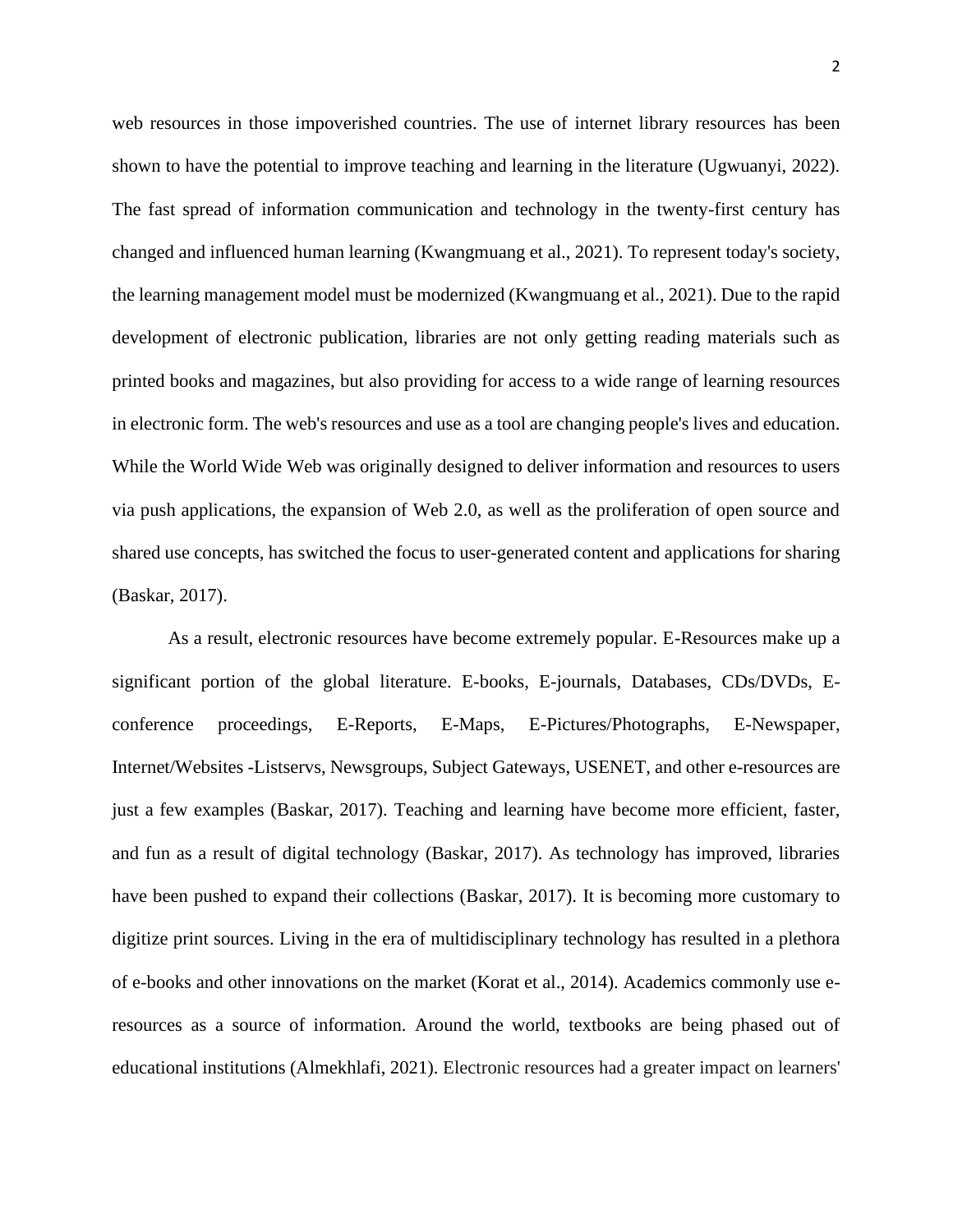learning than on adults' learning, according to previous study (Almekhlafi, 2021). Electronic resources aided low and moderate scorers in improving their grades (Chen et al., 2020). Almost all students considered digital literacy to be a need for personal and academic communication and information gathering. At various levels, e-books can help with word meaning acquisition.

The e-book exercise showed a significant long-term vocabulary effect (Shamir et al., 2018). Learners in both learning groups improved their overall emerging literacy skills after being exposed to technological materials (Shamir & Korat, 2008). Many studies have found that using e-books or other electronic versions of stories might cause youngsters to become distracted from the plot, particularly if they can interact with the screen or play games inside the text. According to a study, learners quickly grew familiar with e-books and enjoyed the technology (Jones et al., 2011). The results showed a difference in academic achievement between the pre- and post-test for the experimental group, suggesting the practical effect of using digital storytelling in teaching scientific themes (Shemy, 2020). According to the study's findings, learners who learnt statistics utilizing interactive electronic tools fared better academically than those who acquired statistics in the traditional manner (Lim et al., 2020). Electronic books had a considerable impact on learners' progress in basic science (Ugwuanyi, 2022).

Based on the foregoing, it may be concluded that electronic library materials are valuable resources for boosting learners' achievement in science and the arts. It's worth noting that the majority of studies on this topic have focused on numeracy and literacy, with only a few studies on physics topics. As a result, there was a gap in the literature, which this study attempted to fill. As a result, the impact of internet library resources on students' achievement in physics was investigated in this study.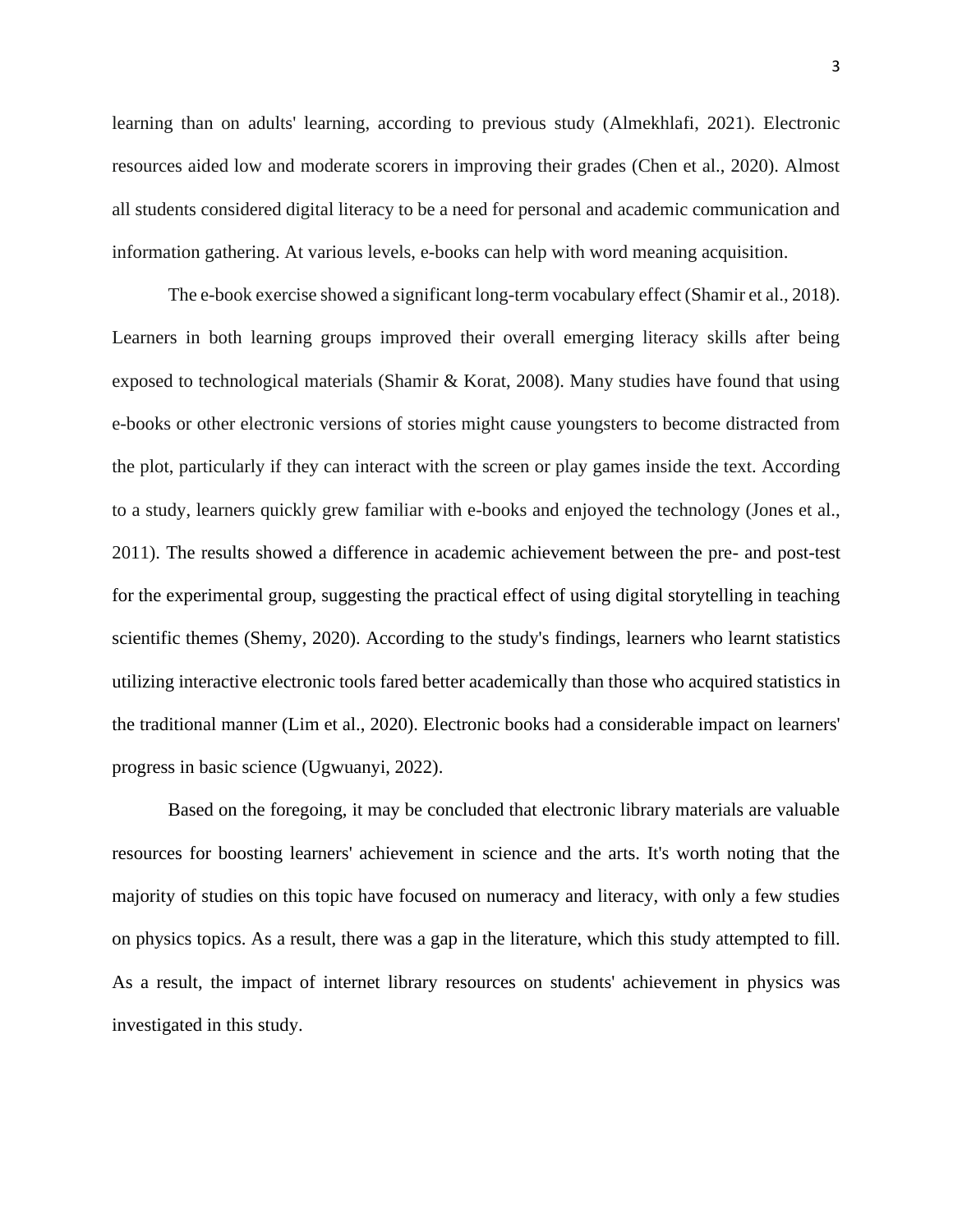#### *Hypothesis*

A lone hypothesis tested at 5% probability level was formulated for the study

**Ho1**: There is no significant effect of internet library resources on pupils' achievement in basic science.

## **Methods**

## *Research Paradigm, Approach, and Design*

This study was conducted using a postpositivist research paradigm. This is owing to the fact that the research findings were derived via hypothesis testing. As a result, because the participants' features were quantified and presented objectively, a quantitative research approach was adopted. A basic repeated measures research design based on this technique guided the experiment. This method is based on multiple measurements of the dependent measure before and after treatment at various test times. This design has adopted by Ugwuanyi et al., 2020; Ugwuanyi et al., 2021; Onyishi et al., 2021.

#### *Participants*

A total of 53 senior secondary two physics students were chosen at random from secondary schools in the Igbo-Eze North Local Government Area for the study. On purpose, this sample was collected from five primary schools in the Igbo-Eze North Local Government Area. The researcher was able to sample just students in schools with information and communication technology (ICT) capabilities since the sampling was purposeful.

## *Measure*

The data was gathered using a physics achievement test (PAT) that the researchers devised. There were 30 multiple-choice questions with four options: A, B, C, and D, with only one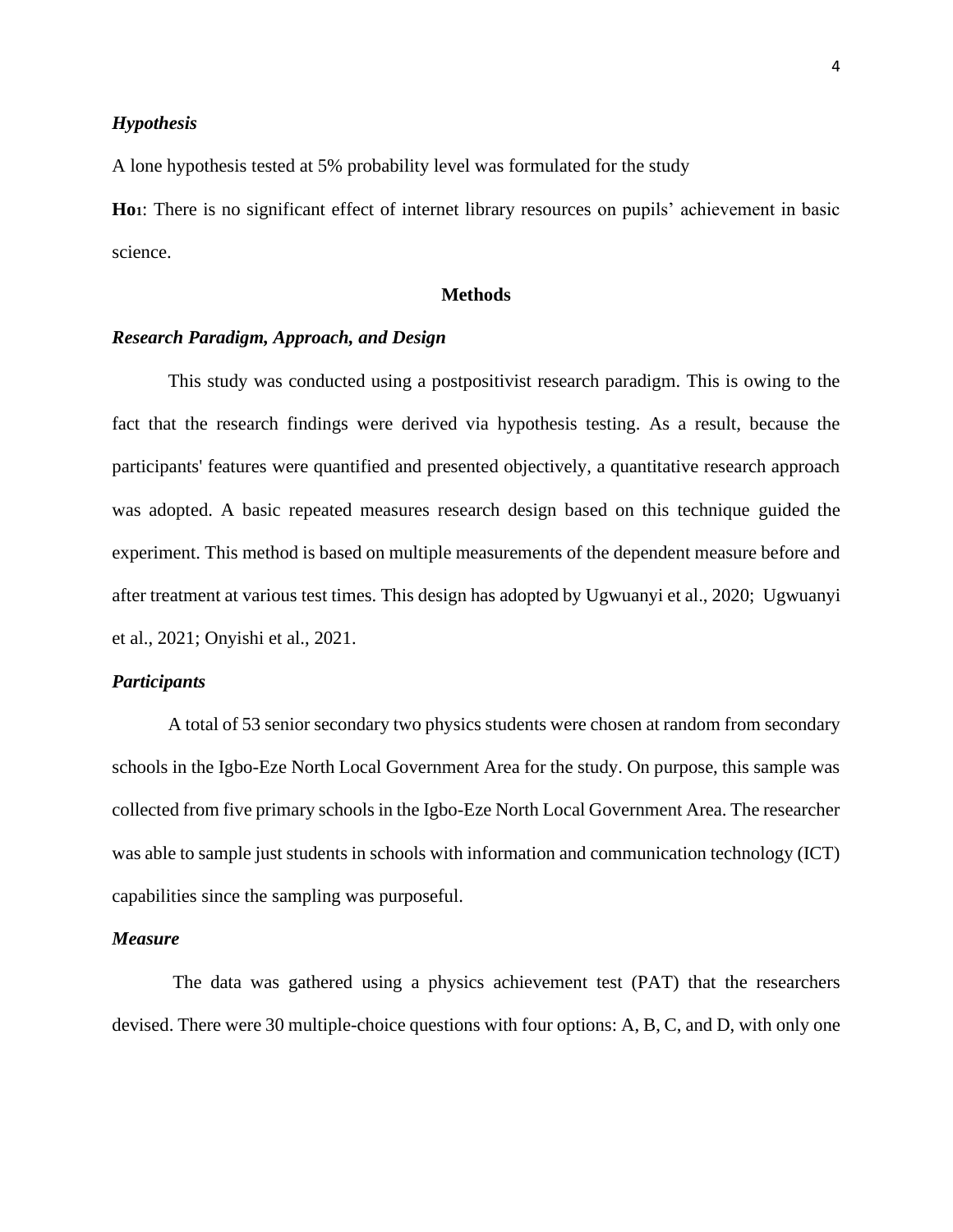correct answer. These PAT items were generated using SS 2 physics curriculum. Each correct answer was worth two points, for a total of 60 points and a minimum score of 0.

#### *Validation and Reliability*

The PAT was suitably content and face validated prior to trial testing. The Table of Specification was used to ensure that the content of PAT was correct. Face validation was then completed by two physics education specialists and one measurement and assessment expert. These experts provided important feedback on the PAT, including the items' language, appropriateness for the learners' skill level, and relevance to the research goal, among other factors. The comments of the validators were then used to make adjustments to the PAT.

After it was face validated, the modified PAT was trial tested on 20 primary 3 learners who were not part of the study. The data were subjected to Kuder-Richardson's formula 20 reliability estimate to determine the internal consistency dependability of the PAT items, which provided a reliability index of 0.88.

#### *Ethical Consideration Statement*

The study's conduct was approved by the University of Nigeria's research ethics committee. In addition, prior to the start of the study, the participants and their professors were given informed permission forms. These forms were correctly filled out and signed by the parties involved.

#### *Experimental Procedure*

One week before the start of the treatment, two rounds of pre-testing were conducted. The researchers were able to obtain the study's baseline data as a result of this. The experimental sessions began after that. Learners were exposed to the utilization of internet library resources while learning about Physics concepts. Wave concepts, current electricity, and wave-particle duality are only a few of the topics covered by internet library resources. The students were taught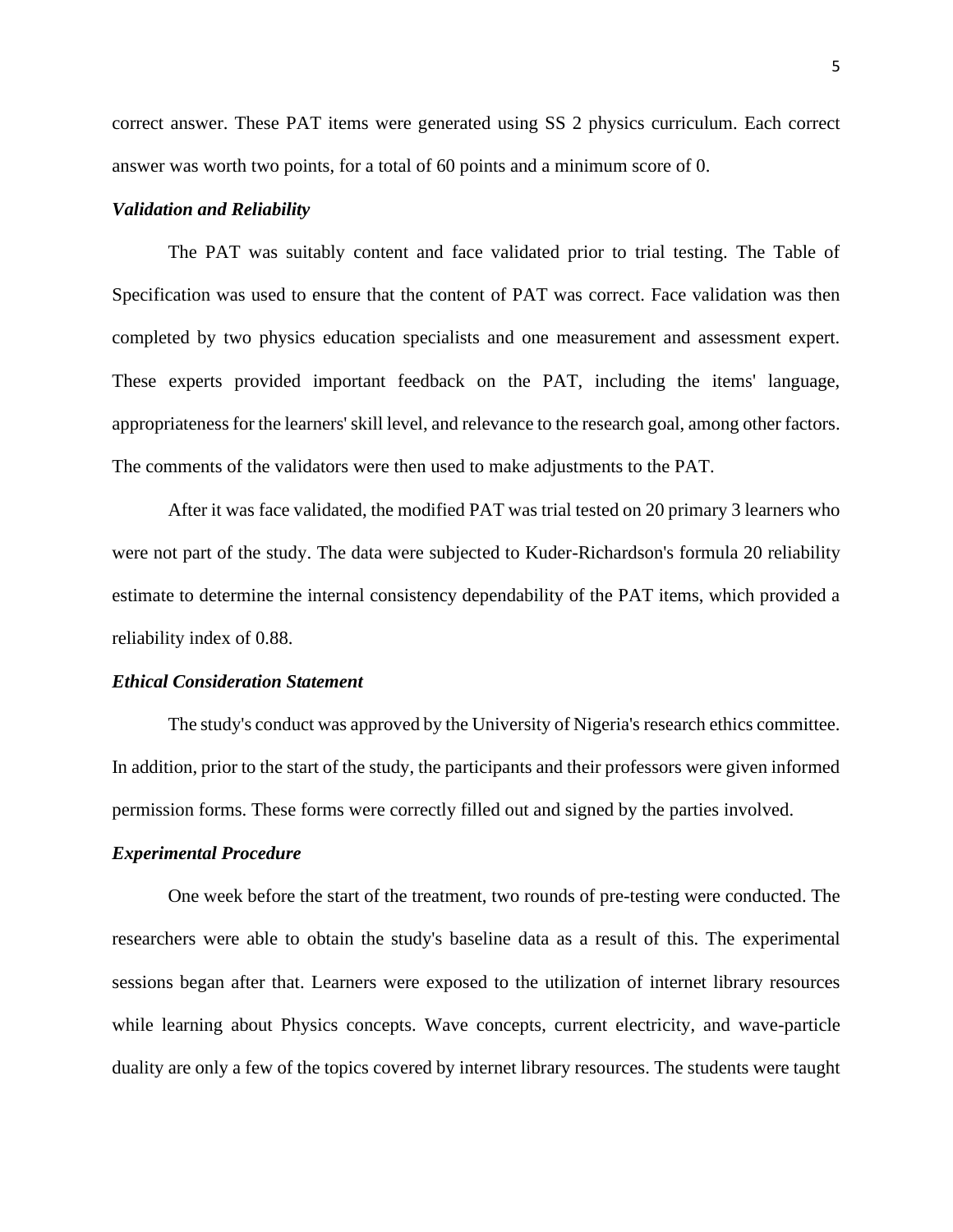those concepts by exposing them to a variety of internet library resources that featured similar concepts. This exposure was repeated for a total of four weeks. At each session, students were encouraged to ask questions about the subjects they didn't understand. At the end of the treatment, the participants were given the reshuffled PAT for the first posttest. One week following the first posttest, the second posttest was administered. Following that, in preparation for data analysis, the numerous measurement scores before and after the exposure were grouped and cleaned.

#### *Data Analysis*

The achievement scores of learners before and after their exposure to the treatment condition were depicted using a Bar chart. The data were analysed using a mixed design repeated measures analysis of variance to answer the research question and test the hypothesis. The mean was used to answer the study question, and the hypothesis was tested using simple repeated analysis of variance at 5% probability levels.

#### **Results**

#### *Table 1*

*Mean analysis of the scores of the learners at pretests and posttests*

| Time                 | N<br>Mean |       | Std. Deviation |  |
|----------------------|-----------|-------|----------------|--|
| Pretest 1            | 53        | 12.09 | 4.89           |  |
| Pretest <sub>2</sub> | 53        | 12.78 | 6.78           |  |
| Posttest 1           | 53        | 46.22 | 10.21          |  |
| Posttest 2           | 53        | 48.43 | 9.22           |  |

Table 1 showed that the mean achievement scores of the learners at pretests 1 and 2 are (*M* = 12.09,  $SD = 4.89$ ) and ( $M = 12.78$ ,  $SD = 6.78$ ) while at posttests 1 and 2, their mean achievements are (M)  $= 46.22$ , *SD* = 10.21) and (*M* = 48.43, *SD* = 9.22).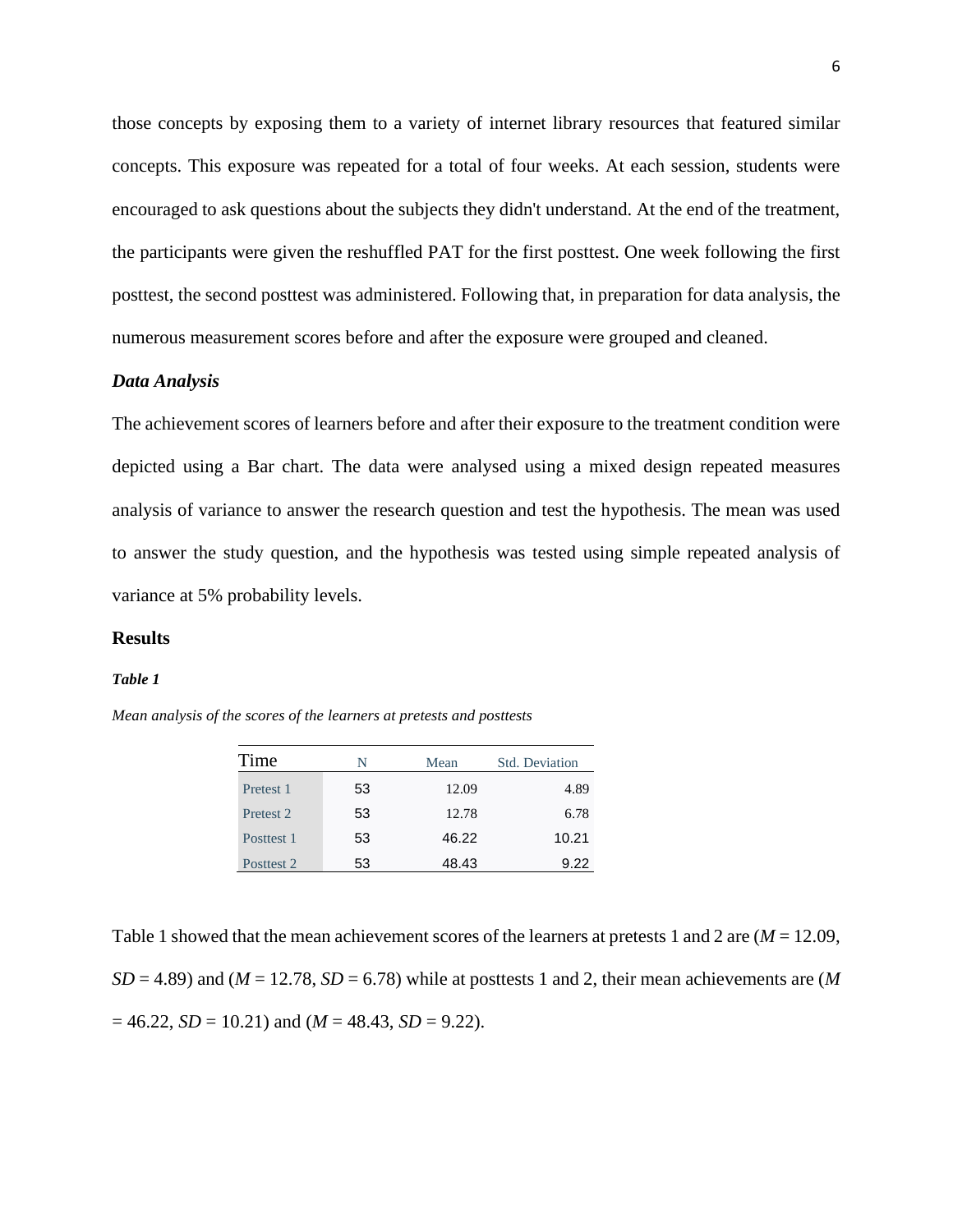

Simple Bar of Scores by TestOccassions

*Figure 1: Bar chart representation of the scores of learners before and after exposure to internet library resources* Figure 1 showed that the highest score attained by the learners at pretests 1 and 2 is 15.00 while after exposure to internet library resources their score at posttests 1 and 2 stood at 60.00.

## *Table 2*

*Repeated measures analysis of variance of the difference in the test occasions*

|              |                           | Type III Sum |        |             |         |       | Partial Eta |
|--------------|---------------------------|--------------|--------|-------------|---------|-------|-------------|
| Source       |                           | of Squares   | df     | Mean Square | F       | Sig.  | Squared     |
| Time         | <b>Sphericity Assumed</b> | 63206.618    | 3      | 21068.873   | 812.518 | .000  | .940        |
|              | Greenhouse-Geisser        | 63206.618    | 1.697  | 37254.965   | 812.518 | .000  | .940        |
|              | Huynh-Feldt               | 63206.618    | 1.748  | 36163.823   | 812.518 | .000  | .940        |
|              | Lower-bound               | 63206.618    | 1.000  | 63206.618   | 812.518 | .000. | .940        |
| Error (Time) | <b>Sphericity Assumed</b> | 4045.132     | 156    | 25.930      |         |       |             |
|              | Greenhouse-Geisser        | 4045.132     | 88.223 | 45.851      |         |       |             |
|              | Huynh-Feldt               | 4045.132     | 90.885 | 44.508      |         |       |             |
|              | Lower-bound               | 4045.132     | 52,000 | 77.791      |         |       |             |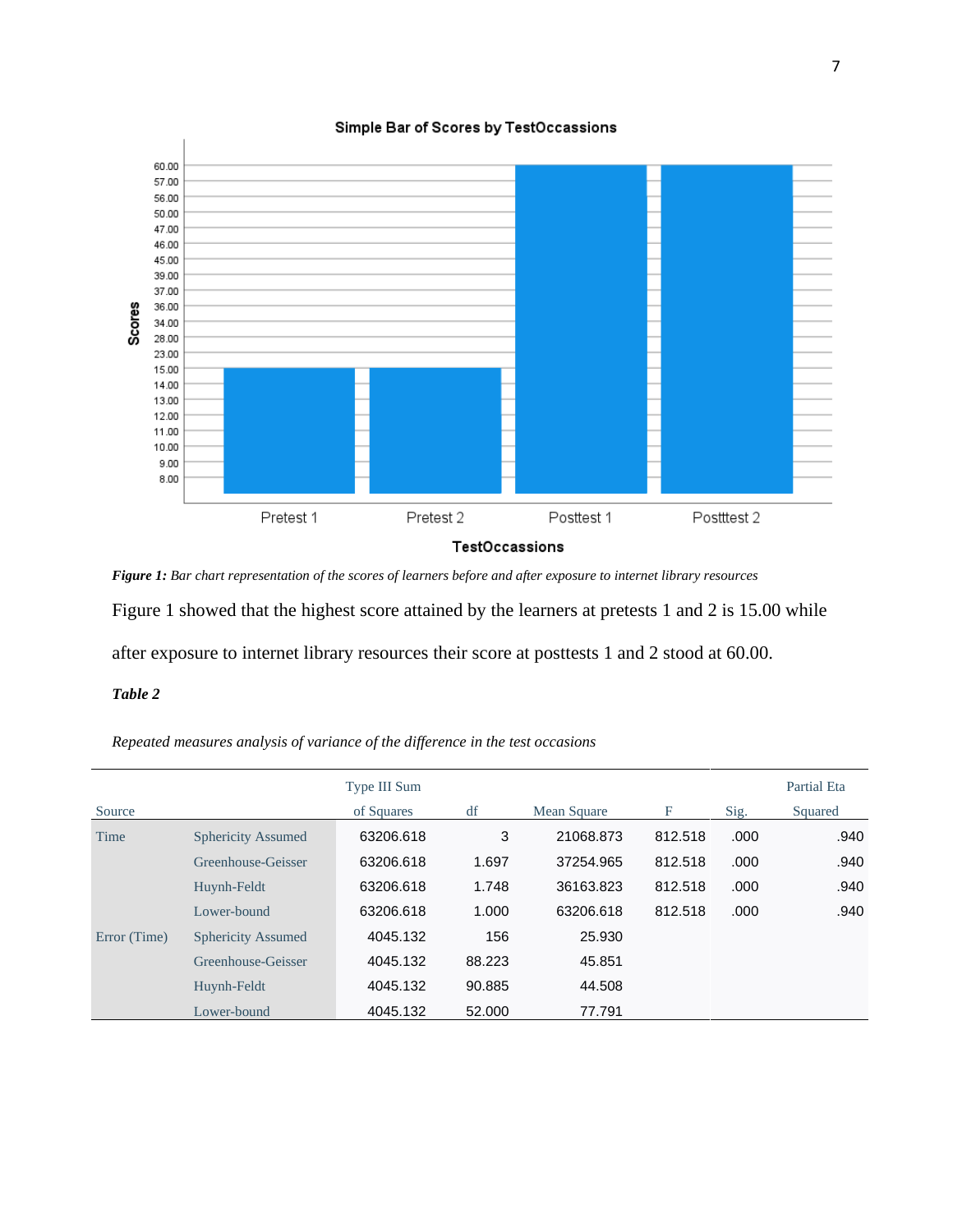Table 2 revealed that internet library resources had significant impact on the achievement of learners in physics,  $F(3, 156) = 812.518$ ,  $p < .05$ ,  $\eta_p^2 = .940$ . This implies that the null hypothesis was rejected ( $p < .05$ ). Moreover, the effect size of .940 indicates that 94% improvement in the achievement of learners in physics can be attributed to their exposure to internet library resources. The significant effect of time on the achievement of learners in physics is illustrated in Table 3.

#### *Table 3*

|                |                |                        |            |                   | 95% Confidence Interval for |                    |  |
|----------------|----------------|------------------------|------------|-------------------|-----------------------------|--------------------|--|
|                |                | Mean Difference        |            |                   | Difference <sup>b</sup>     |                    |  |
| Time           | Time<br>(J)    | $(I-J)$                | Std. Error | Sig. <sup>b</sup> | Lower Bound                 | <b>Upper Bound</b> |  |
|                | $\overline{2}$ | $-.170$                | .215       | .967              | $-758$                      | .418               |  |
|                | 3              | $-35.434$              | 1.376      | .000              | $-39.196$                   | $-31.672$          |  |
|                | 4              | $-37.642$ <sup>*</sup> | 1.268      | .000              | $-41.110$                   | $-34.173$          |  |
| $\overline{2}$ |                | .170                   | .215       | .967              | $-.418$                     | .758               |  |
|                | 3              | $-35.264$ <sup>*</sup> | 1.326      | .000              | $-38.890$                   | $-31.638$          |  |
|                | 4              | $-37.472$ <sup>*</sup> | 1.241      | .000              | $-40.864$                   | $-34.079$          |  |
| 3              |                | $35.434$ <sup>*</sup>  | 1.376      | .000              | 31.672                      | 39.196             |  |
|                | $\overline{2}$ | $35.264^*$             | 1.326      | .000              | 31.638                      | 38.890             |  |
|                | 4              | $-2.208$               | 1.244      | .401              | $-5.610$                    | 1.195              |  |
| $\overline{4}$ |                | 37.642                 | 1.268      | .000              | 34.173                      | 41.110             |  |
|                | $\overline{2}$ | 37.472 <sup>*</sup>    | 1.241      | .000              | 34.079                      | 40.864             |  |
|                | 3              | 2.208                  | 1.244      | .401              | $-1.195$                    | 5.610              |  |
|                |                |                        |            |                   |                             |                    |  |

*Post-Hoc pairwise comparison test for the significant difference in the test occasions* 

Based on estimated marginal means

\*. The mean difference is significant at the .05 level.

b. Adjustment for multiple comparisons: Sidak.

#### **Discussion of Results**

The goal of this study was to see how internet library resources might affect students' physics achievement. Using a simple repeated measures design, it was discovered that internet library resources had a very high significant influence on learners' physics achievement, accounting for a 95.4 percent increase in their physics achievement. This result is highly desirable because the researchers' experiences during the intervention attest to the research's success. The intervention in this example allowed students to investigate physics principles utilizing a variety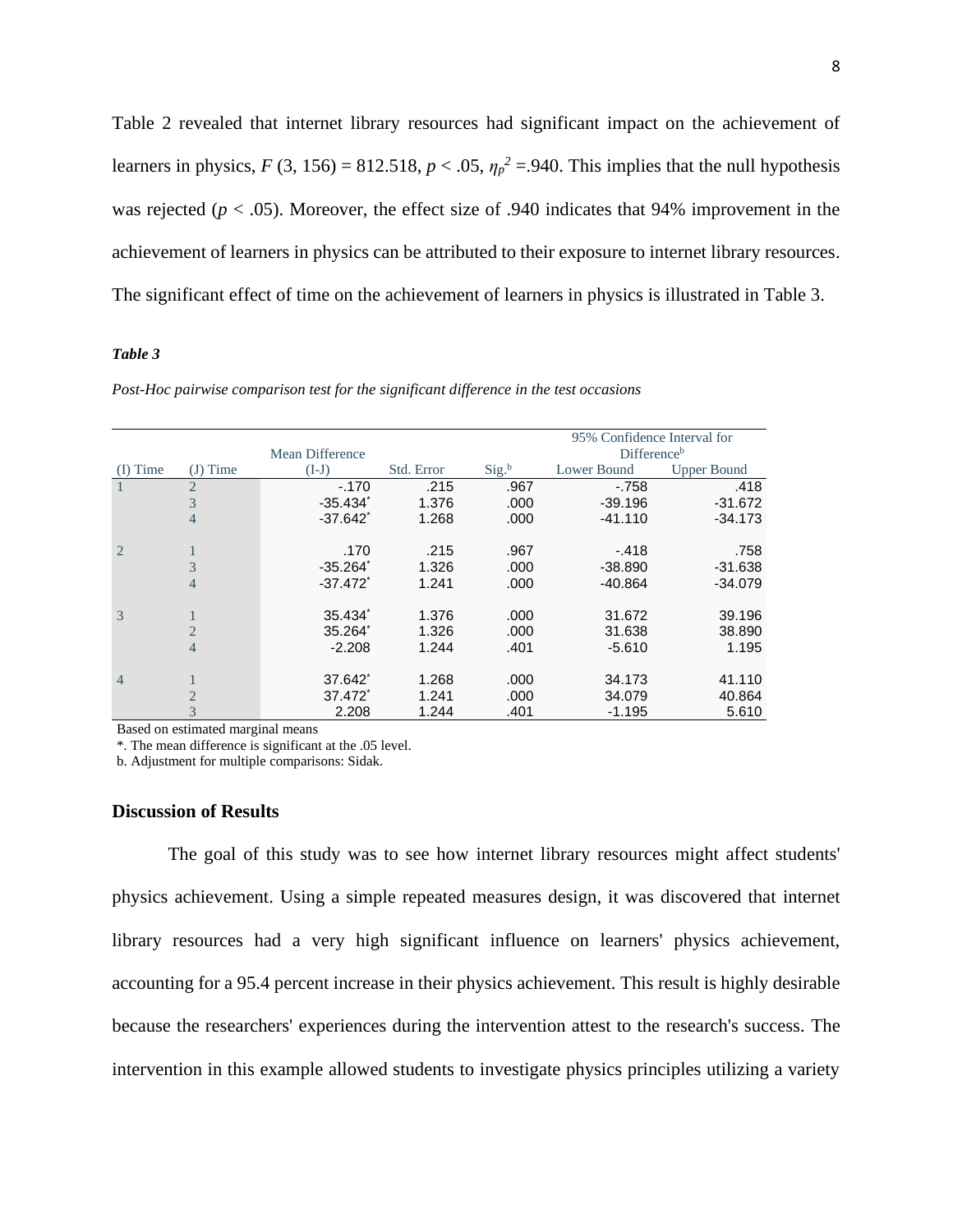of internet library resources in a safe environment. The students were closely supervised in this case to ensure that they had no access to materials other than those pertaining to basic science. Internet library resources facilitate the effective delivery of information to all types of users, promote collaborative research activities, encourage the generation and diffusion of knowledge using communication network tools, and encourage the use of communication network technologies (Dukper et al., 2019).

Recent empirical research have revealed that internet library resources have a major impact on student achievement. Teaching and learning have become more efficient, faster, and fun as a result of digital technology (Baskar, 2017). Previous studies on the impact of electronic resources on learning indicated that electronic resources had a greater impact on the learning of children than on the learning of adults (Almekhlafi, 2021). Electronic resources aided low and moderate scorers in improving their grades (Chen et al., 2020). Almost all students considered digital literacy to be a need for personal and academic communication and information gathering. At various levels, ebooks can help with word meaning acquisition. The e-book exercise showed a significant longterm vocabulary effect (Shamir et al., 2018). Learners in both learning groups improved their overall emerging literacy skills after being exposed to technological materials (Shamir & Korat, 2008). Many studies have shown that using e-books or other electronic versions of stories can cause students to become distracted from the plot, particularly if they can interact with the screen and/or play games inside the text. According to a study, learners quickly grew familiar with ebooks and enjoyed the technology (Jones et al., 2011). The results of a study revealed a difference in academic achievement for the experimental group between the pre- and post-test, demonstrating the usefulness of using digital storytelling in teaching scientific topics (Shemy, 2020). According to the study's findings, students who taught statistics utilizing interactive electronic tools fared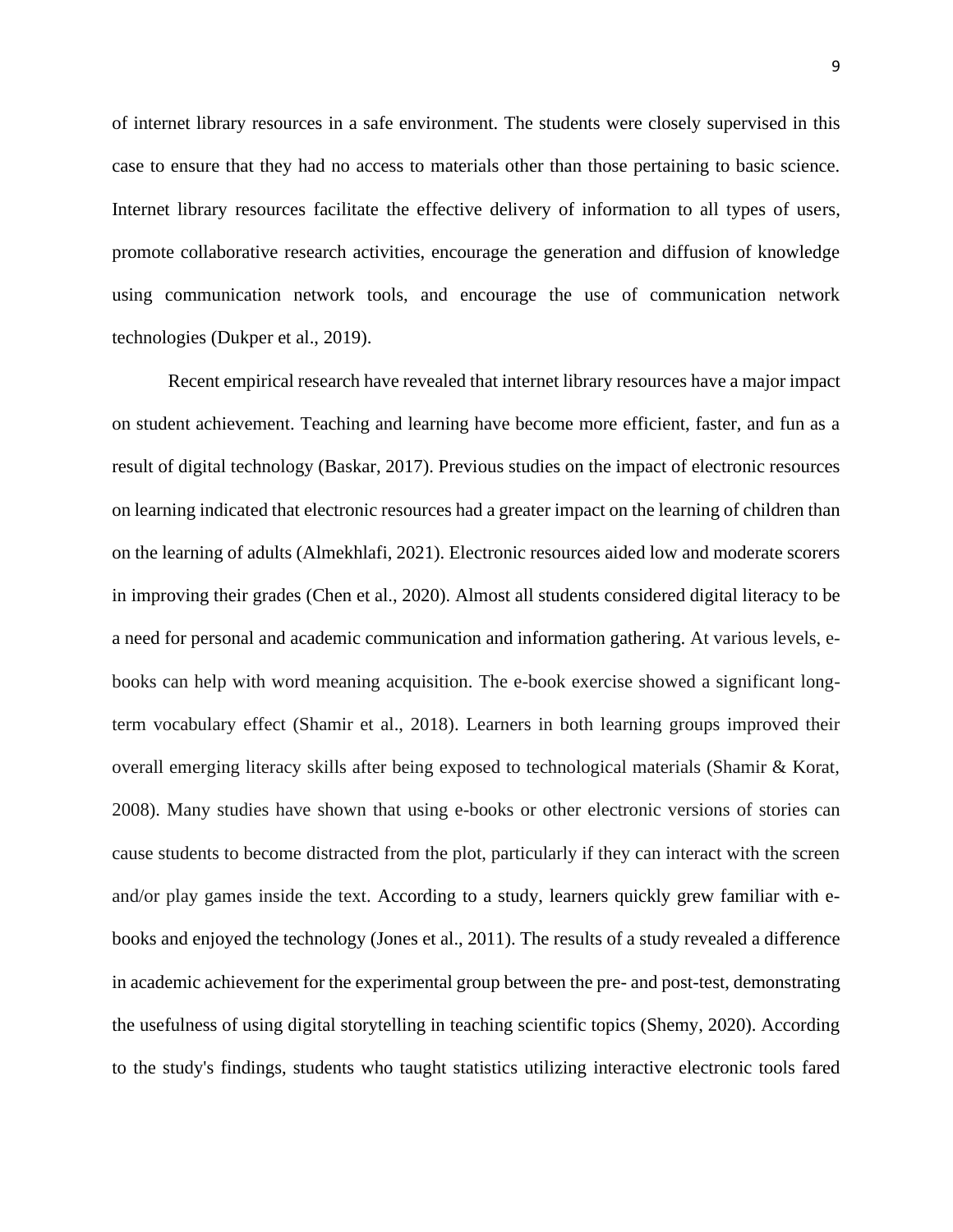better academically than those who acquired statistics in the traditional manner (Lim et al., 2020). Electronic books have a considerable impact on students' Physics achievement (Ugwuanyi, 2022).

## **Conclusion and Recommendation**

Internet library resources had a very high significant influence on learners' achievement in physics, accounting for 95.4 percent improvement in physics achievement, according to this study. As a result, the researchers came to the conclusion that internet library resources had a considerable impact on learners' achievement in physics. It is therefore recommended that the secondary school board authority should provide teachers with enough access to internet library resources in order to facilitate the use of internet library resources in the teaching of physics and other relevant topics.

## **Acknowledgements**

The researchers appreciate all those who participated in the study as well as the principals

of the schools from where the learners were sampled.

## **References**

- Almekhlafi, A. G. (2021). The effect of E-books on Preservice student teachers' achievement and perceptions in the United Arab Emirates. *Education and Information Technologies*, *26*(1), 1001–1021. https://doi.org/10.1007/s10639-020-10298-x
- Baskar A. (2017). Resources and Its Uses In Library. *Journal Of Critical Reviews*, *7*(8), 3588– 3592. https://www.bibliomed.org/mnsfulltext/197/197-1616765362.pdf?1636642329
- Chen, S., Jamiatul Husnaini, S., & Chen, J. J. (2020). Effects of games on students' emotions of learning science and achievement in chemistry. *International Journal of Science Education*, *42*(13), 2224–2245. https://doi.org/10.1080/09500693.2020.1817607
- Dukper, K. B., Sakibu, B., & Arthur, B. (2019). Awareness and utilization of electronic library resources by students of Tamale Technical University, Ghana. *Library Philosophy and Practice*, *2019*.
- Jones, T., & Brown, C. (2011). Reading engagement: a comparison between E-books and traditional print books in an elementary classroom. *Online Submission*, *4*(2), 5-22.
- Korat, O., Levin, I., Atishkin, S., & Turgeman, M. (2014). E-book as facilitator of vocabulary acquisition: Support of adults, dynamic dictionary and static dictionary. *Reading and Writing*, *27*(4), 613–629. https://doi.org/10.1007/s11145-013-9474-z
- Kwangmuang, P., Jarutkamolpong, S., Sangboonraung, W., & Daungtod, S. (2021). The development of learning innovation to enhance higher order thinking skills for students in Thailand junior high schools. *Heliyon*, *7*(6), e07309. https://doi.org/10.1016/j.heliyon.2021.e07309